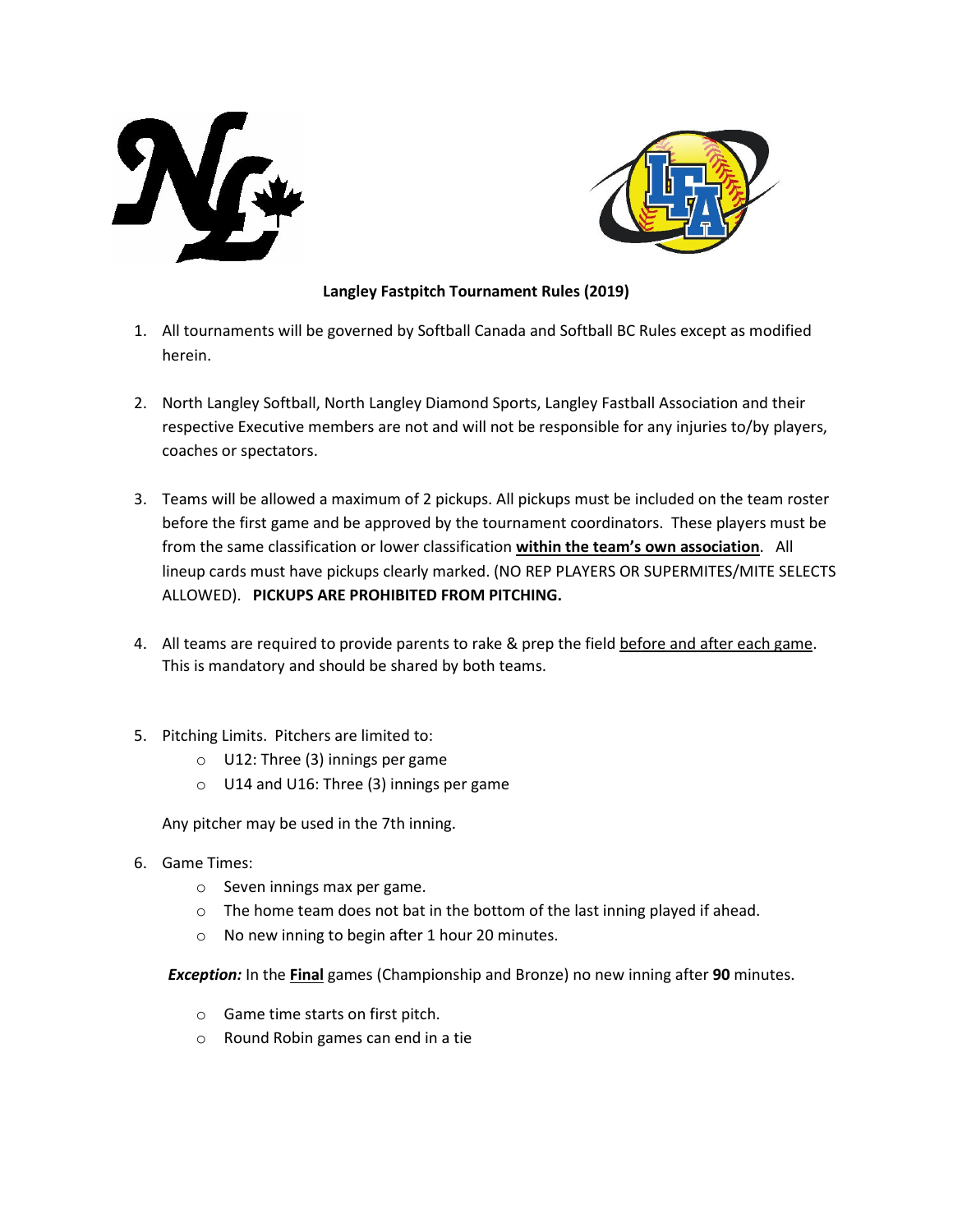- 7. Game Start: All teams must be ready to play at game time posted. A team will forfeit the game if the team is not ready at the posted game time. The game starts immediately after the plate conference. Umpire to advise each team's scorekeeper of the official start time.
- 8. Run ahead & mercy rules. In accordance with league play :
	- $\circ$  U12 and U14 will have a 4 run limit per inning. Mercy rule : 15 runs after 5 innings
	- o U16 and U19 will have a 5 run limit per inning. Mercy rule : 15 runs after 3 innings, 7 runs after 5 innings.
- 9. Ground Rules: Umpires will review the ground rules before the beginning of each game.
- 10. Coin Toss: The home team will be decided by a double coin toss. First toss to determine which team will call the toss. Second toss to determine home and away teams. Umpire to advise each team's scorekeeper of the official start time.
	- o For 1st round and 2nd round of playoffs, higher seeded get choice. After that, it is coin toss again.
- 11. Substitutions: Substitution rule is not in effect. This is an all hit, all play tournament.
- 12. No Protest: This tournament is a "**NO PROTEST"** tournament. The decision of the umpires is final.
- 13. Drop  $3^{rd}$  strike rule in effect for all divisions U14 and above. Infield fly rule in effect for all divisions U14 and above.

## 14. Conferences:

- o U12 unlimited.
- $\circ$  U14 5 per game.
- $\circ$  U16 and up 3 per game.
- 15. All players must wear helmet dugout to dugout. Umpires to issue warnings.
- 16. There will be no swearing / alcohol / tobacco allowed in or around the dugout or on the playing field.
- 17. Any Team / Coaches / Players / Parents who conduct themselves in an unsportsmanlike manner may be subject to ejection from the game and/or tournament.
- 18. In the event that play cannot continue, score will revert back to last inning completed.